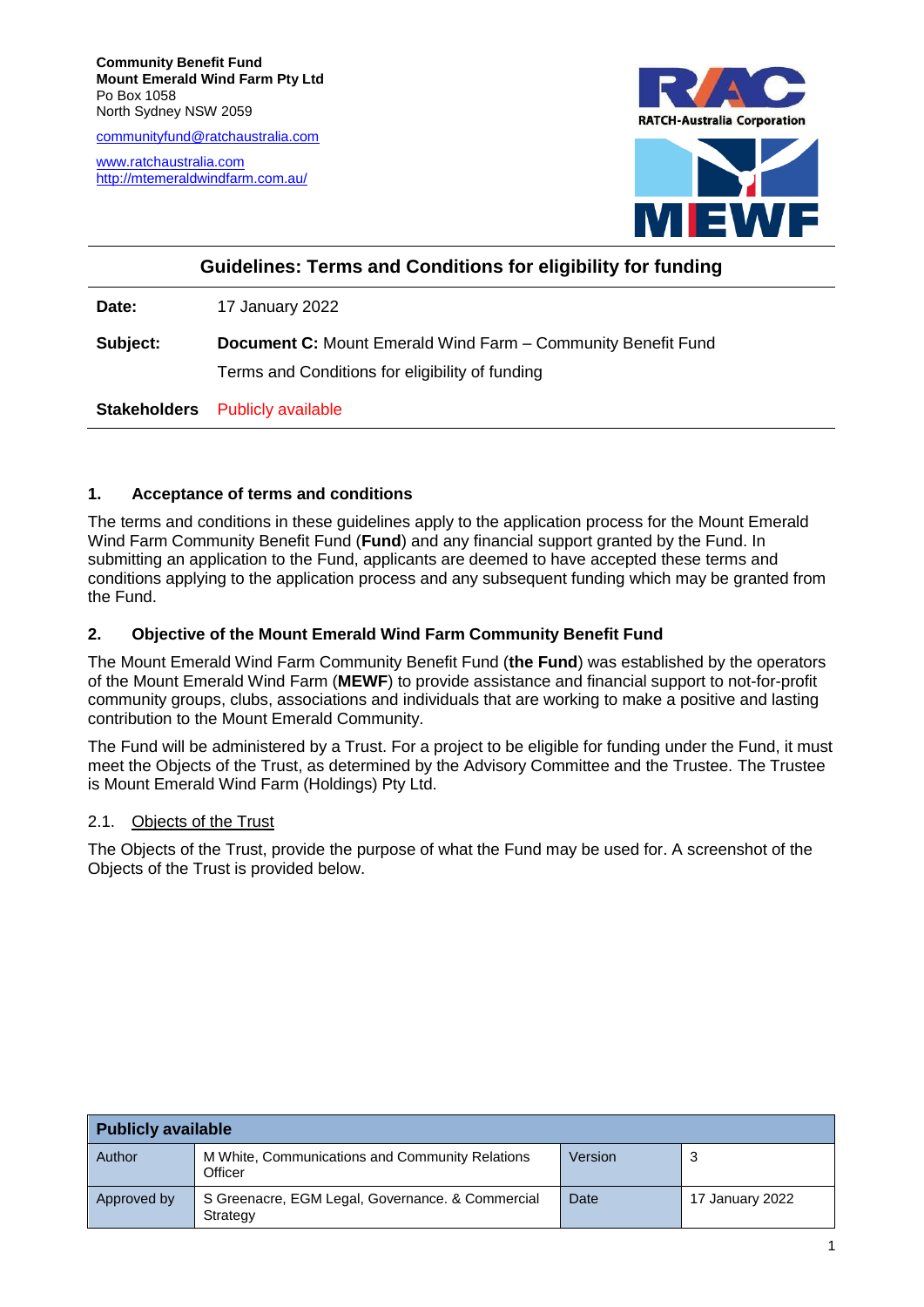| 2.4 | <b>Trust Objects</b>                                                                                                                                                                                                                                                |
|-----|---------------------------------------------------------------------------------------------------------------------------------------------------------------------------------------------------------------------------------------------------------------------|
|     | The Trust Fund will be applied by the Trustee in the Trustee's absolute discretion in<br>accordance with the terms of this Deed in carrying out the following objects:                                                                                              |
| (a) | providing assistance in whatever form to persons, schools, universities and other<br>organisations within the Mount Emerald Community, to enable respective students<br>or community members to develop the knowledge and skills in life to be self-<br>sufficient: |
| (b) | providing assistance in whatever form to persons, schools, universities and other<br>training organisations to make education more accessible to the Mount Emerald<br>Community;                                                                                    |
| (c) | promoting awareness and respect in the Mount Emerald Community of the art,<br>culture and history of Indigenous people within the Mount Emerald Community who<br>have a cultural connection to the land;                                                            |
| (d) | promoting awareness and respect in the Mount Emerald Community of the art,<br>culture and history of cultural groups within the Mount Emerald Community;                                                                                                            |
| (e) | providing infrastructure and other facilities to the Mount Emerald Community to<br>build community resilience, and to provide additional resources to assist with<br>improving the Mount Emerald Community's social wellbeing;                                      |
| (f) | providing financial assistance to the Mount Emerald Community to allow investment<br>in medical facilities and hospitals;                                                                                                                                           |
| (g) | providing assistance in whatever form to the Mount Emerald Community to<br>promote, encourage, allow or carry out environmental or suitability initiatives within<br>the Mount Emerald Community;                                                                   |
| (h) | engaging in any other ancillary activities which benefit the Mount Emerald<br>Community and enable the Trustee to fulfil the Trust Objects listed above; and                                                                                                        |
| (i) | all such other things that are incidental, ancillary or conducive to furthering the<br>purposes of the Trust set out above.                                                                                                                                         |

# <span id="page-1-1"></span>2.2. Who is considered part of the Mount Emerald Community

The Mount Emerald Community includes the following within the Mareeba Shire Council and Tablelands Regional Council boundaries (as defined by the Department of Local Government, Racing and Multicultural Affairs as of 5 December 2018):

- (a) the group of people residing within a 50 kilometre radius of the Mount Emerald Wind Farm project site;
- (b) the group of people residing within a 40 kilometre radius of the Windy Hill Wind Farm project site; and/or
- (c) any person or group of people who, while not residing within the above parameters, has an Indigenous cultural connection with the Mount Emerald Community.

#### **3. Eligible applicants and eligible projects**

#### <span id="page-1-0"></span>3.1. Examples of eligible applicants

Eligibility to receive funding will be assessed against the nature of the project proposed. However below is a list of example applicants for the Fund, who may be conducting an eligible project in the Mount Emerald Community:

- (a) not-for-profit organisations, e.g. registered charities, deductible gift recipients;
- (b) community-based clubs, associations or groups based or active within the Mount Emerald Community i.e.: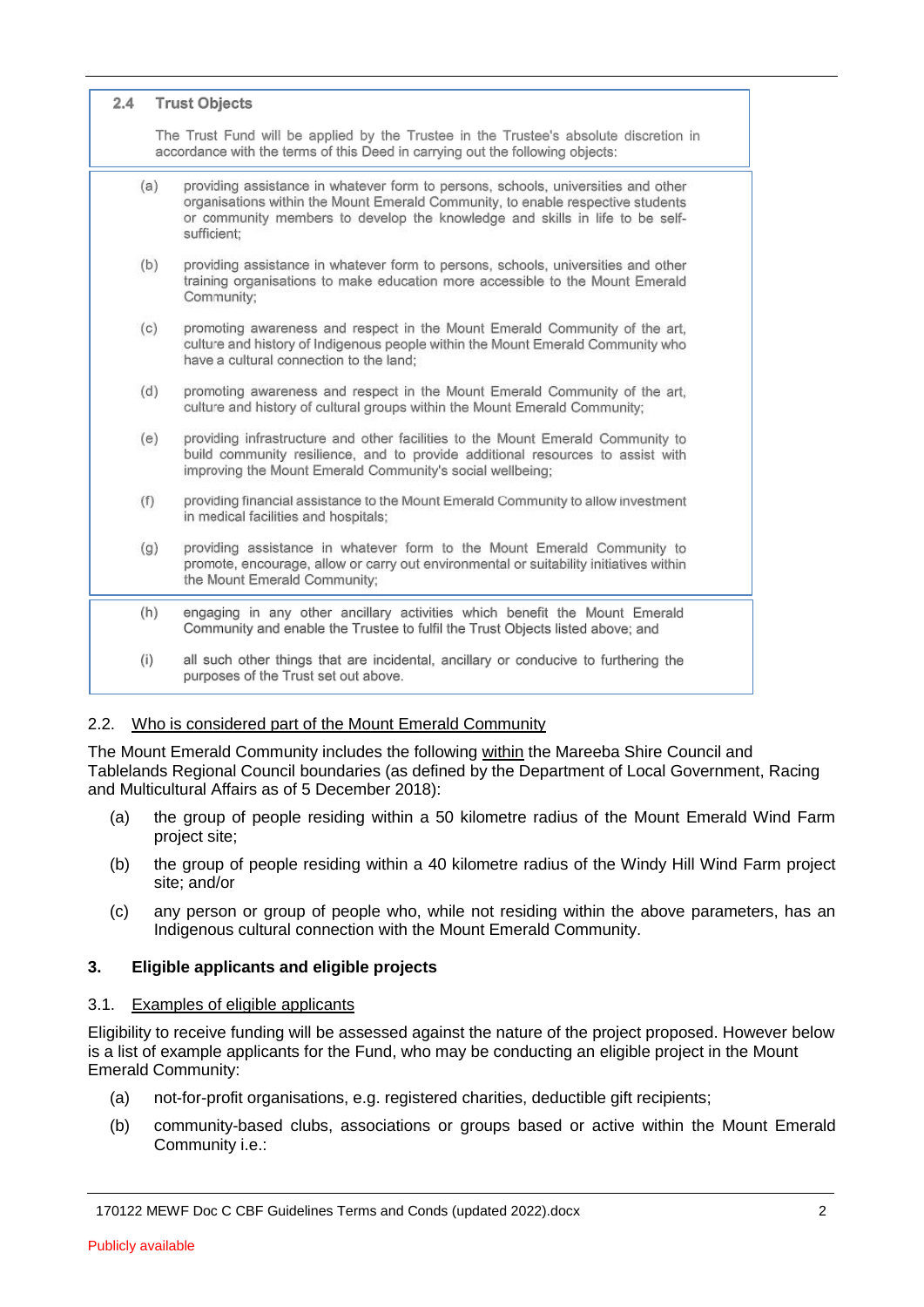- (i) sporting clubs, community shows, cultural events or service clubs;
- (c) local government but not for traditional core responsibilities like 'roads, rates and rubbish';
- (d) educational groups; and
- (e) private individuals e.g. students or mid career community members, who can gain experience(s) or contribute to benefit the Mount Emerald Community.

Organisations not based within the Mount Emerald Community must be able to demonstrate support for the local community or locally based organisations. It is within the discretion of the Advisory Committee to accept applications from applicants outside of the Mount Emerald Community.

The Fund may advertise its application process in various ways including by placing advertisements in local newspapers, issuing information directly to community groups (where details have been provided) and providing details on the MEWF or RATCH-Australia (**RAC**) website.

## 3.2. Ineligible applicants

Apart from the bodies listed in section [3.1\(c\)](#page-1-0) above, government agencies, departments, business or for-profit groups are not eligible to apply.

Please also note that:

- (a) previously successful organisations that have failed to supply their Acquittal Form in previous funding rounds are not eligible to apply for funding; and
- (b) an organisation is ineligible to apply for subsequent funding until any previously granted funds have been spent in accordance with the terms of the relevant grant.

## 3.3. What the Fund is not established to support

The Fund has not been established to support, and will not accept applications from or provide funding or grants for:

- (a) projects that, in the opinion of the Trustee, are the sole responsibility of Federal, State or local government;
- (b) individuals seeking support for overseas travel for any purpose;
- (c) covering the costs of alcohol, drugs, gambling or other illegal or unethical activities;
- (d) political organisations or campaigns;
- (e) fundraising events such as raffles;
- (f) religious organisations for religious purposes;
- (g) organisations producing, distributing or seeking advertising in audio-visual media including print or electronic media;
- (h) organisations seeking funds to cover ongoing operational costs or administrative costs such as insurance, printing and distributing promotional material;
- (i) applications seeking retrospective funding i.e. for costs already incurred before submission of an application;
- (j) previously successful organisations who have failed to implement their program prior to the current round of funding;
- (k) projects that do not fit with MEWF corporate values including projects that, in the opinion of MEWF, are environmentally, socially or economically unsustainable; or
- (l) salaries of any kind.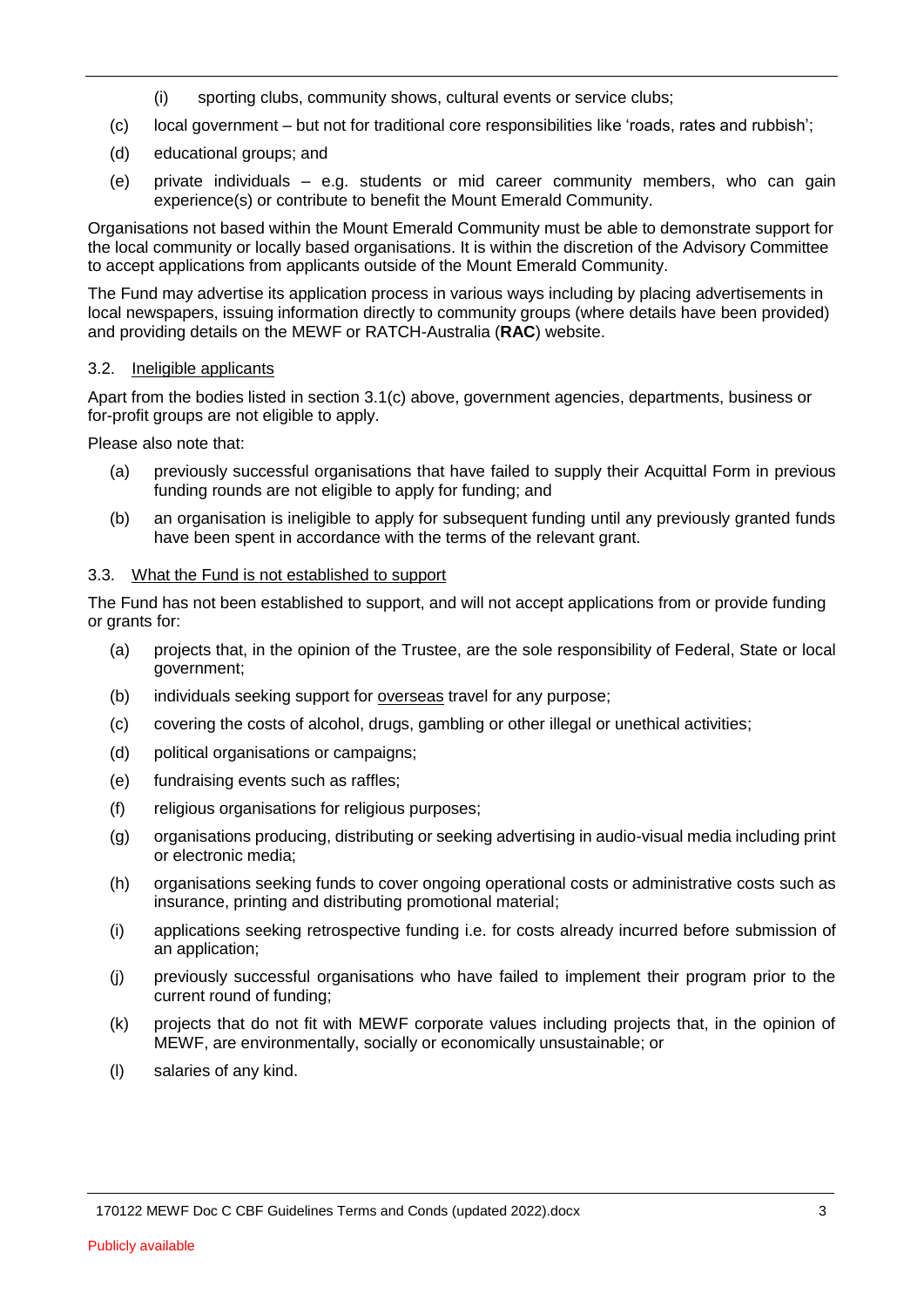## **4. Application process**

## 4.1. Eligibility

To be eligible for funding:

- (a) the project or request for support must fall within the Objects of the Trust (refer to section [2.1](#page-0-0) above);
- (b) be for the benefit of the Mount Emerald Community (refer to section [2.2](#page-1-1) above); and
- (c) the application must submit a completed Application Form (refer to section [4.3](#page-3-0) below), before the closing date of the Application Period (refer to section [4.2](#page-3-1) below).

## <span id="page-3-1"></span>4.2. When to apply

- (a) In the first two years of the Fund, the Fund will have two rounds of applications per year:
	- (i) Round 1 Application Period closes on 31 January; and
	- (ii) Round 2 Application Period closes on 31 July.
- (b) The Applicant may submit an application (by completing an Application Form) before the end of the relevant Application Period.
- (c) Applications must be received within the relevant Application Period and must be either emailed or posted. Posted applications must have a date-stamp on or before the closing date of the relevant Application Period. Applications postmarked or emailed after the closing date will not be accepted for that round, but may be invited for assessment in the following round. Applications must be submitted by ONE of the following methods:
	- (i) Email: [communityfund@ratchaustralia.com](mailto:communityfund@ratchaustralia.com)
	- (ii) Post: ATTN: Mt Emerald Wind Farm Community Benefit Fund

PO Box 1058

North Sydney NSW 2059

- (d) The Fund will use reasonable endeavours to acknowledge applications within 14 days of receipt. The applicant should indicate, in its application whether time constraints apply to its proposed project.
- <span id="page-3-0"></span>4.3. Submission of Application Form
	- (a) In addition to submitting a completed Application Form by the due date for the relevant Application Period, applications must also note the following requirements for the Application Form:
		- (i) if required, may include up to 2 pages of single spaced typed text in size 11 font of additional information;
		- (ii) be made directly by the organisation (applications from third parties will not be accepted);
		- (iii) identify specific objectives or problems and present respective plans and solutions;
		- (iv) demonstrate that the project is planned around an achievable timeframe and budget;
		- (v) be able to demonstrate that the project is directed at solving problems in a sustainable way rather than providing short-term relief from symptoms or long-term dependency;
		- (vi) the project has built in reporting and evaluation for project objectives; and
		- (vii) be innovative and present a project idea that may not readily attract funding from traditional sources.
	- (b) Only one application may be submitted for each organisation per round.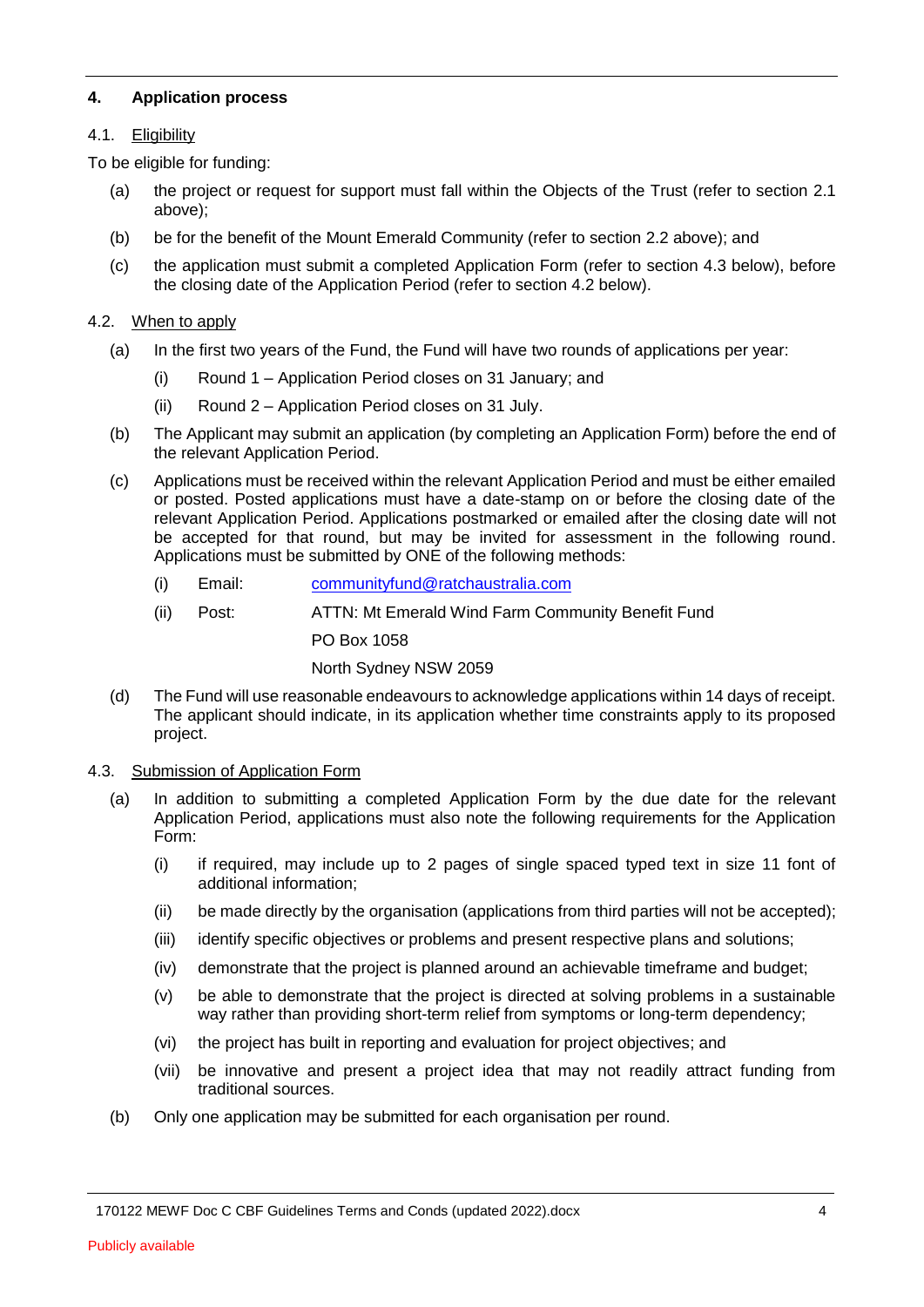- (c) It is recommended that each applicant keep a copy of its submitted application for its records. Applicants are advised not to include original documents, videos, audiocassettes or models with their application. MEWF, the Trustee or any affiliates of the RAC group will not be responsible for loss or damage to any documents, information or items which are included in or as part of an application.
- (d) To obtain an Application Form, please visit [mtemeraldwindfarm.com.au](http://mtemeraldwindfarm.com.au/community/) or email [communityfund@ratchaustralia.com.](mailto:communityfund@ratchaustralia.com)

#### **5. Assessment of application**

#### 5.1. General procedure

The procedure for assessing applications is intended to operate as follows:

- (a) after applications are received, the application is recorded and acknowledged within 14 days;
- (b) the Advisory Committee has the discretion to request further information from applicants, as required to inform the assessment process;
- (c) the Advisory Committee will assess submitted applications in respect of the Objects of the Trust, balancing the nature and the extent of funding requests received in that Application Period and how the Fund can best achieve the Objects of the Trust;
- (d) the Advisory Committee will then provide a shortlist applications recommended for approval to the Trustee;
- (e) the Advisory Committee may consult with community members, however any decision to grant or not grant financial support from the Fund will be made by the Trustee in the Trustee's sole and absolute discretion;
- (f) the Advisory Committee will endeavour to notify all applicants of the status of their applications and the Trustee's decision within eight weeks of Application Period closing date. Applicants will be notified in writing of the outcome of their application;
- (g) the Trustee may extend the period for considering applications and notifying applicants at its discretion;
- (h) the Trustee will send successful applicants an offer of funding (**Letter of Offer**) which will set out any funding conditions, additional requirements or obligations in relation to the proposed financial assistance;
- (i) the applicant must respond to the Letter of Offer within 14 days of receipt and funding will be distributed in accordance with the Letter of Offer (if accepted by the applicant); and
- (j) the Trustee reserves the right, in its sole and absolute discretion, to modify the processes outlined in this section or to follow a different assessment process in the interest of pragmatic management of the Fund.

#### 5.2. Discretion of the Trustee

- (a) The criteria set out in these guidelines are neither in order of precedence or exhaustive but are provided as a guide to those matters which the Trustee will consider when assessing applications.
- (b) Upon evaluating and assessing applications, the Trustee may, without limiting any other options available to it, to do any of the following in its sole and absolute discretion:
	- (i) decide not to grant funding in relation to any application, including applications that comply with all of the criteria required for a successful application;
	- (ii) decide to grant funding to any application; or
	- (iii) decide not to grant funding for any applications and commence a new process for applications for grants from the Fund.

<sup>170122</sup> MEWF Doc C CBF Guidelines Terms and Conds (updated 2022).docx 5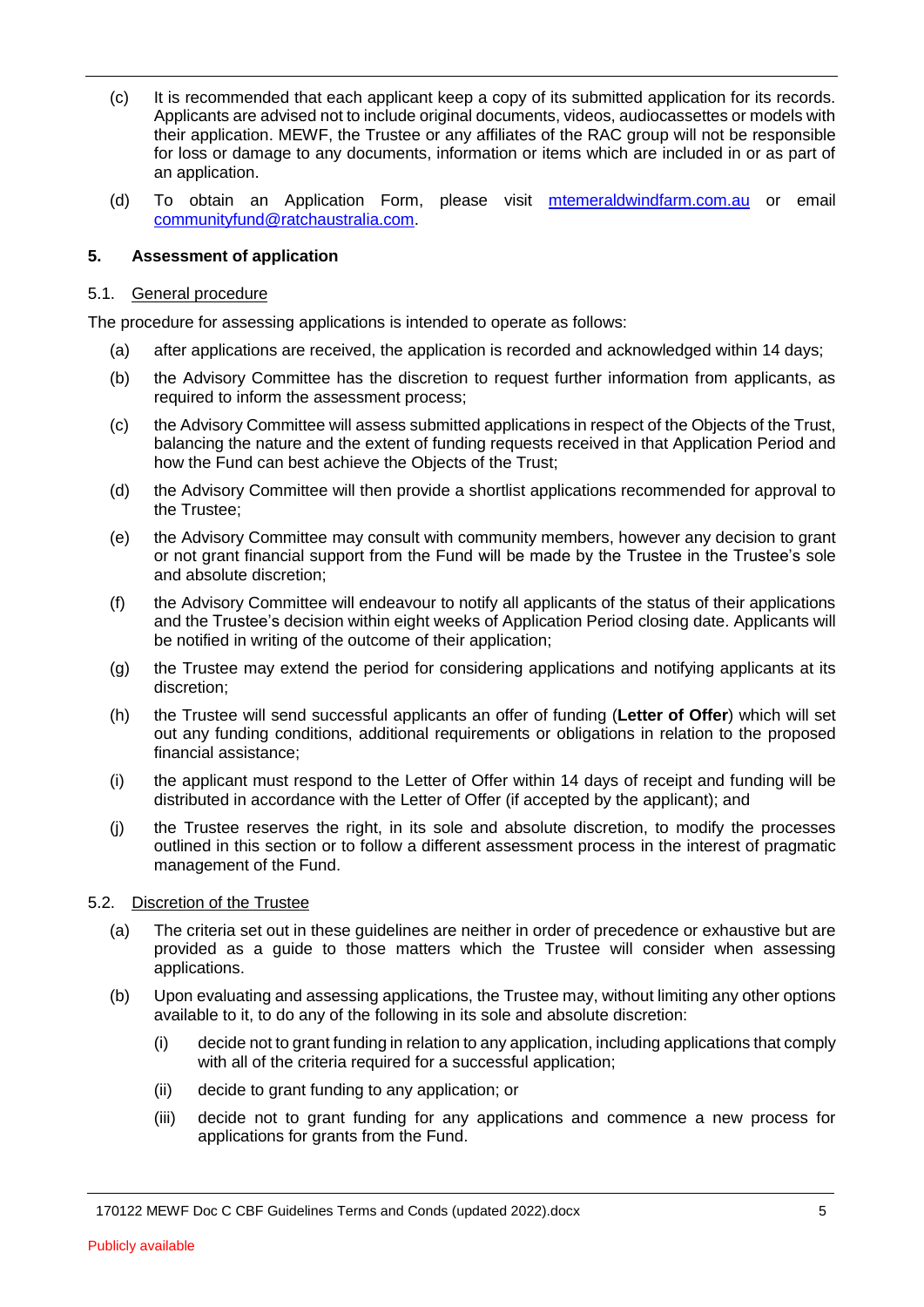- (c) The Trustee will allocate funding in its sole and absolute discretion. The Trustee's decision to grant, or not to grant, any funding is final. The Trustee will not be required, and does not intend to provide reasons for any decisions made in relation to any refusal to make a grant or any amount that is determined to be granted.
- (d) The Trustee reserves the right, in its sole and absolute discretion, to determine whether or not to call for further applications for funding, or to grant any funding from the Fund, within an Application Period.

# **6. Successful applications**

#### 6.1. Notification

If the project is eligible for funding, the Advisory Committee will issue a Letter of Offer to the applicant via the contact details submitted in the Application Form, advising the extent of support to be provided by the Fund and any conditions of funding.

If the applicant accepts the terms of the Letter of Offer, the applicant will be required to sign the Letter of Offer and return the signed original by post within 14 days. If the applicant is able to do so, an electronic copy of the signed Letter of Offer may be emailed to the Fund, but a hardcopy original will still be required to follow.

Once signed, the Letter of Offer becomes the Funding Agreement between the Fund and the applicant. The signed Letter of Offer must be received by the Trustee before any disbursement of funds.

#### 6.2. Issue of funding

- (a) The Trustee will provide the successful applicant (**Recipient**) with funding from the Fund either in a one-off payment or ongoing payments for the amount determined by the Trustee in its sole and absolute discretion in accordance with the Letter of Offer/Funding Agreement.
- (b) The funding amount must only be used and applied by the Recipient solely for the purpose of the project stated in the Application Form and the Funding Agreement.
- (c) The Recipient must keep accurate and complete written records (including financial records) relating to the expenditure of the funding granted on the project (**Project Records**). Recipients must also provide written reports on the progress and results of the funded project, including details of funding expenditure to the Trustee. All Project Records must be made available to the Advisory Committee and the Trustee or their authorised representative at all reasonable times for inspection, audit or reproduction for a period of at least seven years from the date of the grant of funding.
- (d) Recipients who receive two or more consecutive years of funding are required to supply a report annually in the form required by the Trustee. Continued funding will depend on the progress of the funded projects and the achievement of stated project objectives.
- (e) The Trustee reserves the right to withdraw funding, in its sole and absolute discretion, if funding criteria in accordance with the Funding Agreement are continually not met by the Recipient.
- (f) If, at any time, the stated purpose of the project is no longer possible or cannot be completed in the manner described in the Application Form submitted, the Recipient must advise the Advisory Committee and the Recipient must return any remaining unspent amount of the funding to the Trustee within two weeks of this becoming apparent. However, the Trustee may (in its sole and absolute discretion) agree to a variation of the purpose and project provided that the variation of the project still meets the initial funding criteria.
- (g) Expenditure of the funds granted must be completed within six months of the grant, unless otherwise arranged with and approved by the Trustee. The Recipient must repay to the Trustee any amounts which are not expended within this time, unless otherwise arranged with and approved by the Trustee.
- (h) If requested by the Trustee or the Fund, the Recipient must complete and provide to the Advisory Committee an Acquittal Form outlining the outcomes of the project. The Acquittal Form must be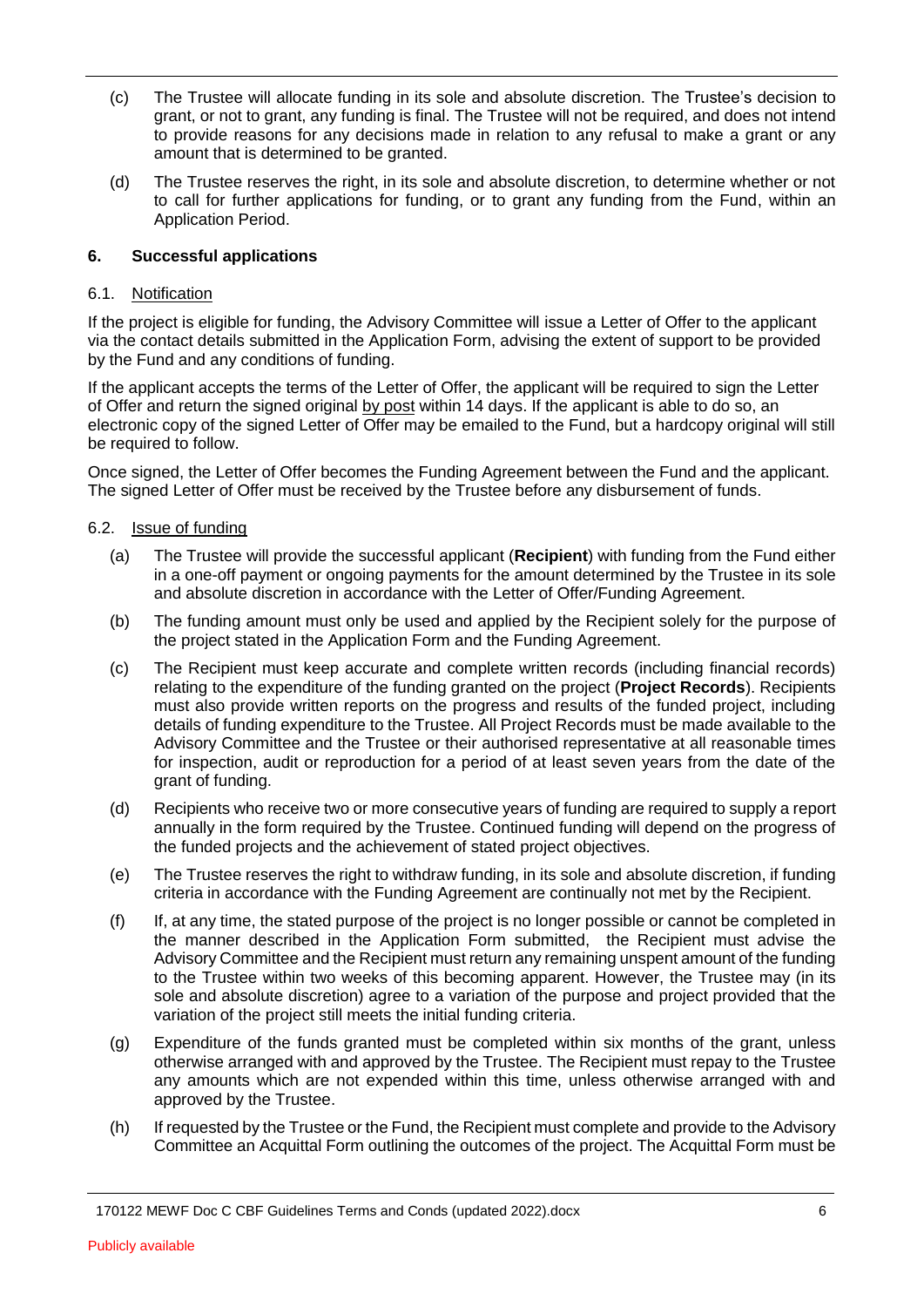provided to the Trustee within four weeks of the end date of the project or six months of receiving the grant, whichever is earlier. Failure to supply the Acquittal Form will automatically disqualify the Recipient from applying for funding in future Application Periods.

- (i) Should the actual total project costs be more than:
	- (i) the proposed project costs notified in the Application Form; or
	- (ii) the amount of funding granted from the Fund, the Trustee and the Advisory Committee will not be responsible for the additional project costs, nor obliged to pay any monies additional to the amount granted from the Fund.
- (j) If requested by the Trustee, the Recipient must provide evidence of adequate insurance (including public liability insurance) for the activities carried out by the Recipient in relation to the supported project, against any claims for loss or damage to property and injury or death to persons. The Trustee acknowledges that in certain circumstances, some associations are not required to hold such insurance. If such a scenario applies, it can be discussed with the Trustee accordingly.
- (k) The Recipient must not do or say anything or cause anyone to do or say anything that may prejudice or cause damage to the name and reputation of MEWF, the Trustee, the Advisory Committee, RAC or its affiliated companies.

## 6.3. Likely obligations following award of funding

A Recipient may be required to do one or more of the following:

- (a) submit the Acquittal Form to the Advisory Committee or Trustee;
- (b) provide any requisite Project Records to the Advisory Committee e.g. provision of tax deductible receipt if applicable, acknowledgement of receipt of funding or any other financial records;
- (c) provide a report during and at the end of the project as to the steps taken and if the goals of the project have been achieved in accordance with the Funding Agreement;
- (d) attend community event(s) to share learnings and experiences with other community members;
- (e) attend a media session e.g. photo opportunity recognising MEWF's contribution to the project;
- (f) provide sponsor visibility for MEWF or its nominees, including on the MEWF website; or
- (g) provide demonstrations/presentations of the successful project to inspire future community projects who may benefit from support from the Fund.

# 6.4. Acknowledging the Fund

- (a) MEWF's financial assistance to the Recipient's project must be acknowledged, regardless of the amount of funding. To acknowledge MEWF's financial assistance, the Recipient may be required to display the MEWF logo (or other logo within the RAC group). MEWF must be acknowledged, in a manner and form acceptable to MEWF for the duration of the activity/project.
- (b) Common methods for recognising the Fund include plaques, signage, acknowledgment in newsletters and media releases, and displaying logos in project material. Any costs for signs, plaques, etc must be covered in the project costs. MEWF must approve the final wording and layout of any acknowledgement.
- (c) MEWF may not be referred to for any purposes outside of the activity/project. MEWF reserves the right to refuse requests for permission to use MEWF logos or written acknowledgement of MEWF (or any affiliated corporate entities). Acknowledgement guidelines and logos will be supplied by MEWF.
- (d) All advertising, signage, media releases and other promotional material that contains the MEWF logo must be submitted to and approved by MEWF prior to its production and release. The Recipient must compensate MEWF for any loss or damage suffered by MEWF as a result of any unauthorised use by the Recipient of MEWF intellectual property (including its logo).

<sup>170122</sup> MEWF Doc C CBF Guidelines Terms and Conds (updated 2022).docx 7